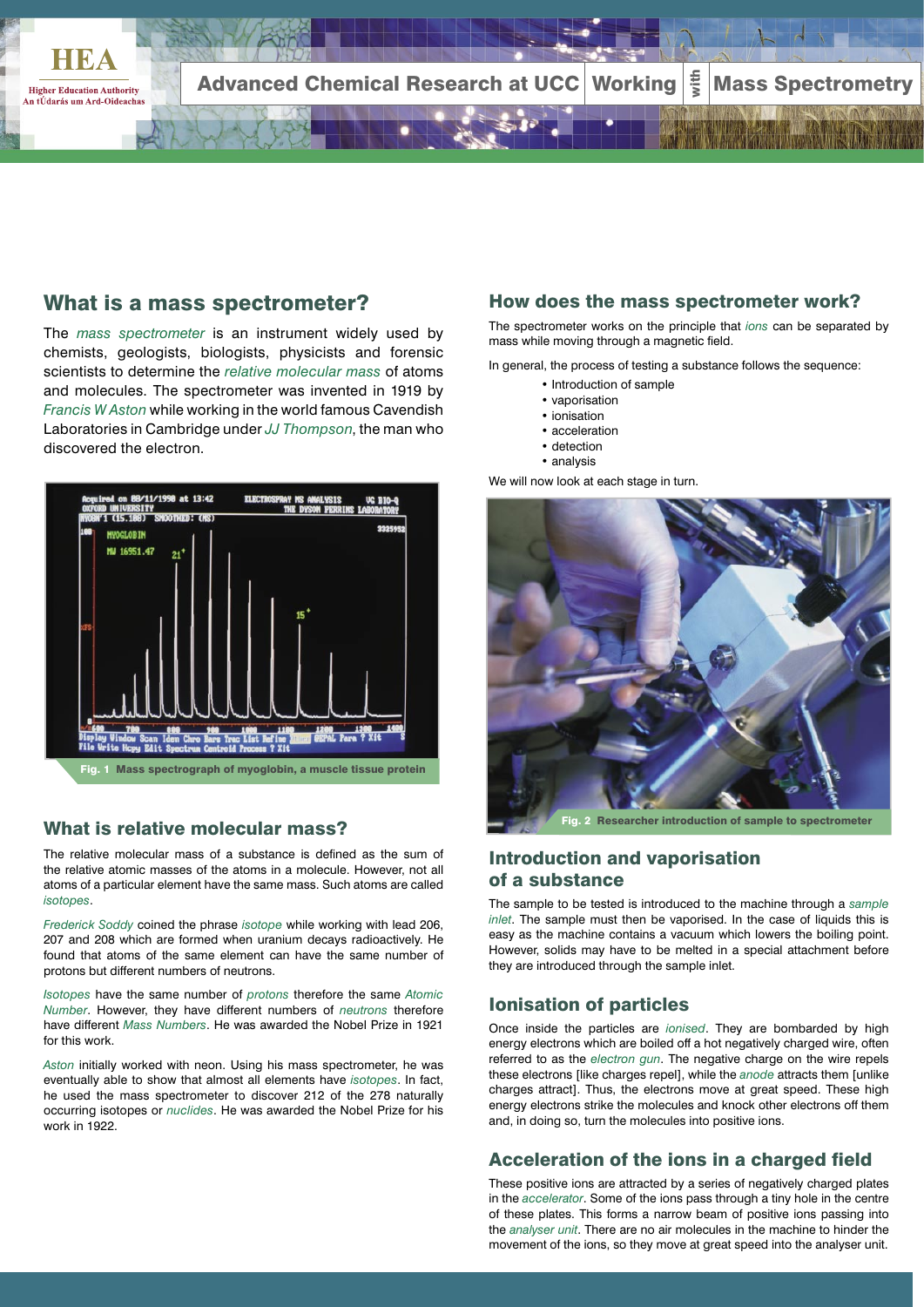

#### $\mathbf{r}$ The particles are separated by mass, using a varying magnetic field

The ions are then subjected to a *magnetic field* in the analyser. This magnetic field deflects the ions. The degree of deflection depends on the mass of the particles and the strength of the magnetic field. The stronger the magnetic field, the greater the deflection. Also the lighter a particle, the greater its deflection. By adjusting the magnetic field, ions of a particular mass can be made to fall on the *detector*, where they produce a small electric current. By gradually increasing the magnetic field ions of greater mass can be brought in turn to focus on the detector.

# This is followed by amplification of the signal produced

The detector is very sensitive, and the signal is amplified electronically The relative molecular mass of a substance is defined as the sum of Introduction and vaporisation and displayed on a computer monitor. At the same time, it is printed as a spectrograph. This spectrograph gives the mass of the ions along the horizontal axis and their *relative abundance* on the vertical axis.

# Interpretation of data or spectrograph **the same in the same in**

In the spectrograph the percentage of each ion can be determined by calculating its fraction of the total abundance. This is called the relative abundance of an isotope. This is done by comparing the length of the line **the personical of the personical of the personical of the personical of the personical of the personical of the personical of the personical of the** with the sum total length of all the lines.

# What is the mass spectrometer used for?

Until about 1970, the mass spectrometer was used to identify and **Class resear** analyse the abundance of isotopes. Since then it has been modified  $\blacksquare$ the interactive correct plates. The interaction into the interactions of the second the centre interactions of t<br>to determine the masses of unknown organic compounds and help The scale of the determine their structures. The ionisation process breaks up the **the mathematical to hinder of the mathematic** compound into smaller fractions each of which forms a trace. All of these traces form a complex mass spectrum characteristic of the initial compound. Research establishments have data banks of the mass spectrographs of compounds and scientists can draw on them to readily identify compounds, for example to identify gases produced by waste dumps and trace organic pollutants in water. The spectrometer is also used in drug testing.

#### A worked example

An element is found to have two isotopes with the following abundances 55% 63X and 45% 64X. We can identify it by calculating the *relative atomic*  $(A_n)$  *mass*, as follows.

 $(55 \times 63) + (45 \times 64)$  = 3465 + 2880 = 6345 = 63.45g/mol 100 100 100

This indicates that the element is Copper (Cu).

of the signal produced The detector is very sensitive, and the signal is a signal is a signal is a signal is a signal is a signal is and displayed on a computer monitor. At the same time, it is printed as  $\mathbf{r}$ a *spectrograph*. This spectrograph gives the mass of the ions along the

mass can be brought in turn to focus on the detector. This is followed by a followed by a followed by a followed by a followed by a followed by a followed by a followed by a followed by a followed by a followed by a followed by a followed by a followed by a followed by a foll

In the spectrograph the percentage of each ion can be determined by calculating its fraction of the total abundance. This is called the *relative abundance* of an isotope. This is done by comparing the length of the line

**Higher Education Authority** An tÚdarás um Ard-Oideachas

#### The Higher Education Authority Until about 1970, the mass spectrometer was used to identify and analyse the abundance of isotopes. Since the abundance of isotopes. Since the interaction  $\mathcal{L}$ and the PRTLI

Ireland's future prosperity requires that a knowledge-based society be created. The goal is to develop a society where  $\vert$ social development, quality of life and personal growth are enhanced through innovation in a thriving economy. dumps and trace organic pollutants in water. The spectrometer is also

The HEA (Higher Education Authority) is playing **A worked EX A wave in this.** The HEA advises the government and it provides much funding in higher education through the PRTLI, an investment vehicle intended to fine length of the line **on the search in Third Level Institutions)** allows third-level institutions to build infrastructure and provide a career-path for talented researchers. Its funds, combined is called the *relative*  $\parallel$  transform Irish research. The **PRTLI (Programme** with those from other funding bodies, are creating a first class research ecosystem in Ireland. You can find out more about the HEA at www.hea.ie.

 $f_{\text{source}}$  is the integration into the funding has exceeded  $\epsilon$ 600 million in some years. The PRTLI The scale of the investment is significant. To date, PRTLI invests in infrastructure (buildings and equipment) and the researchers who use it. Thirty-three research centres will be provided when the programme is complete.

> One such centre is the Analytical and Biological Chemistry Research Facility (ABCRF) at University College Cork. The researchers here carry out complex analytical work on important biological molecules, from the smallest to the largest macromolecule, which might contain millions of atoms. In doing so, these researchers use the most advanced and sophisticated instruments and equipment - spectroscopy, holography, crystallography and mass spectrometry.

You can out more about the ABCRF and these search projects at **http://abcrf.ucc.ie** and at www.sciencetechnologyaction.com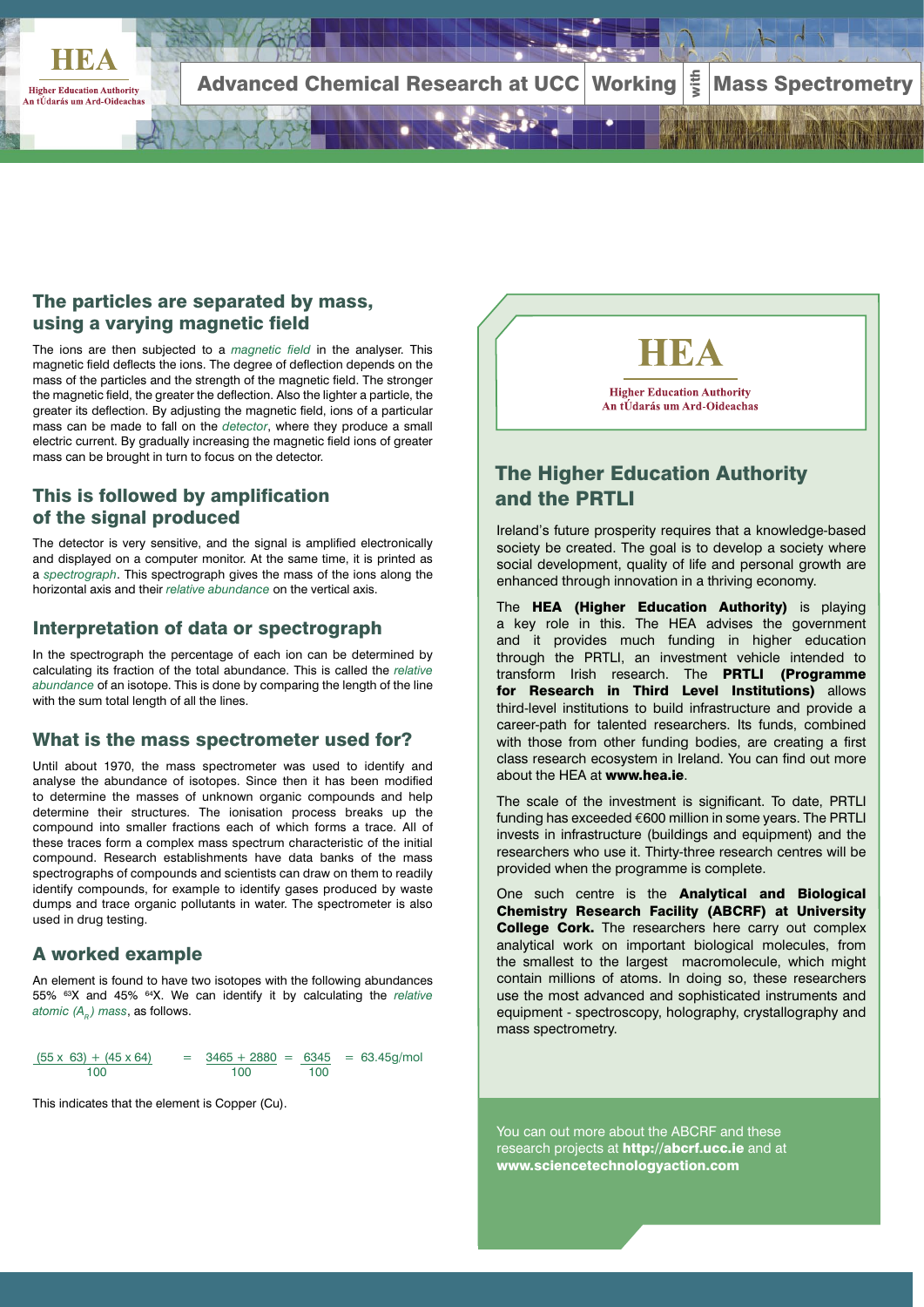

Advanced Chemical Research at UCC Working  $\frac{1}{2}$  Mass Spectrometry

#### discovered the electronic Syllabus Reference

#### Leaving Certificate Chemistry:

Laboratories in Cambridge under *JJ Thompson*, the man who

Section 1.2 – Atomic Structure Section 7.5 – Instrumentation

#### Learning Objectives

#### On completing this lesson the student should be able to:

- Describe the Mass Spectrometer
- What is relative model in the control of  $\parallel$  • Identify the inventor of the instrument
- Define the term isotope

protons but different numbers of neutrons.

for this work.

- *isotopes*. *Frederick Soddy* coined the phrase *isotope* while working with lead 206, • Name the components of the instrument and their function
- Describe the process of testing a substance

*Number*. However, they have different numbers of *neutrons* therefore have different *Mass Numbers*. He was awarded the Nobel Prize in 1921

*Aston* initially worked with neon. Using his mass spectrometer, he was eventually able to show that almost all elements have *isotopes*. In fact, he used the mass spectrometer to discover 212 naturally spectrometer 212 naturally spectrometer 218 naturally occurring isotopes or *nuclides*. He was awarded the Nobel Prize for his

**P** • Nominate some practical uses for the instrument

### General Learning Points

- the *analyser unit*. There are no air molecules in the machine to hinder the The mass spectrometer is used to determine the relative atomic mass movement of the ions, so they move at great speed into the analyser unit. and relative molecular mass of chemical substances.
- It was invented by F. W. Aston in 1913.
- Aston continued to refine the spectroscope and eventually identified 212 of the currently known isotopes.
- Isotopes were discovered and named by Frederick Soddy.
- Because an element could have many isotopes, each with a different mass, the tabulated atomic masses of elements are averages of these isotopes.
- It is very difficult to measure atomic weights with absolute precision. Following international agreement between chemists and physicists, relative atomic masses are now based on the isotope of carbon which has mass number 12. This isotope is known as carbon 12 or <sup>12</sup>C.
- The sample must be vaporised so that particles can more easily be bombarded with electrons.
- The quantity of an isotope in a sample is known as its relative abundance.
- Chemical laboratories often hold databases of thousands of spectra for comparative purposes.

## **Activities**

We will now look at each stage in turn.

1. Review the stages through which a test substance passes in the Mass Spectrometer.

mass can be brought in turn to focus on the detector.

mass can be made to fall on the *detector*, where they produce a small electric current. By gradually increasing the magnetic field ions of gradually increasing the magnetic field ions of greater

Advanced Chemical Research at UCC Working Mass Spectrometry with

2. Label the components shown in this diagram of the Mass Spectrometer.



### Examination Questions

#### 2002 Higher Level

Mass spectrometry and gas chromatography are widely used instrumental techniques in chemistry.

- (a) Give one application of each of these techniques. (8)
- (b) What are the main principles on which each of these techniques are based? (18)
- (c) What are the fundamental processes that occur in a mass spectrometer? (15)
- (d) HPLC is another chromatographic technique. What do the letters HPLC stand for? State one application for this technique. (9)
- For further examples of past paper exam questions check out www.sciencetechnologyaction.com